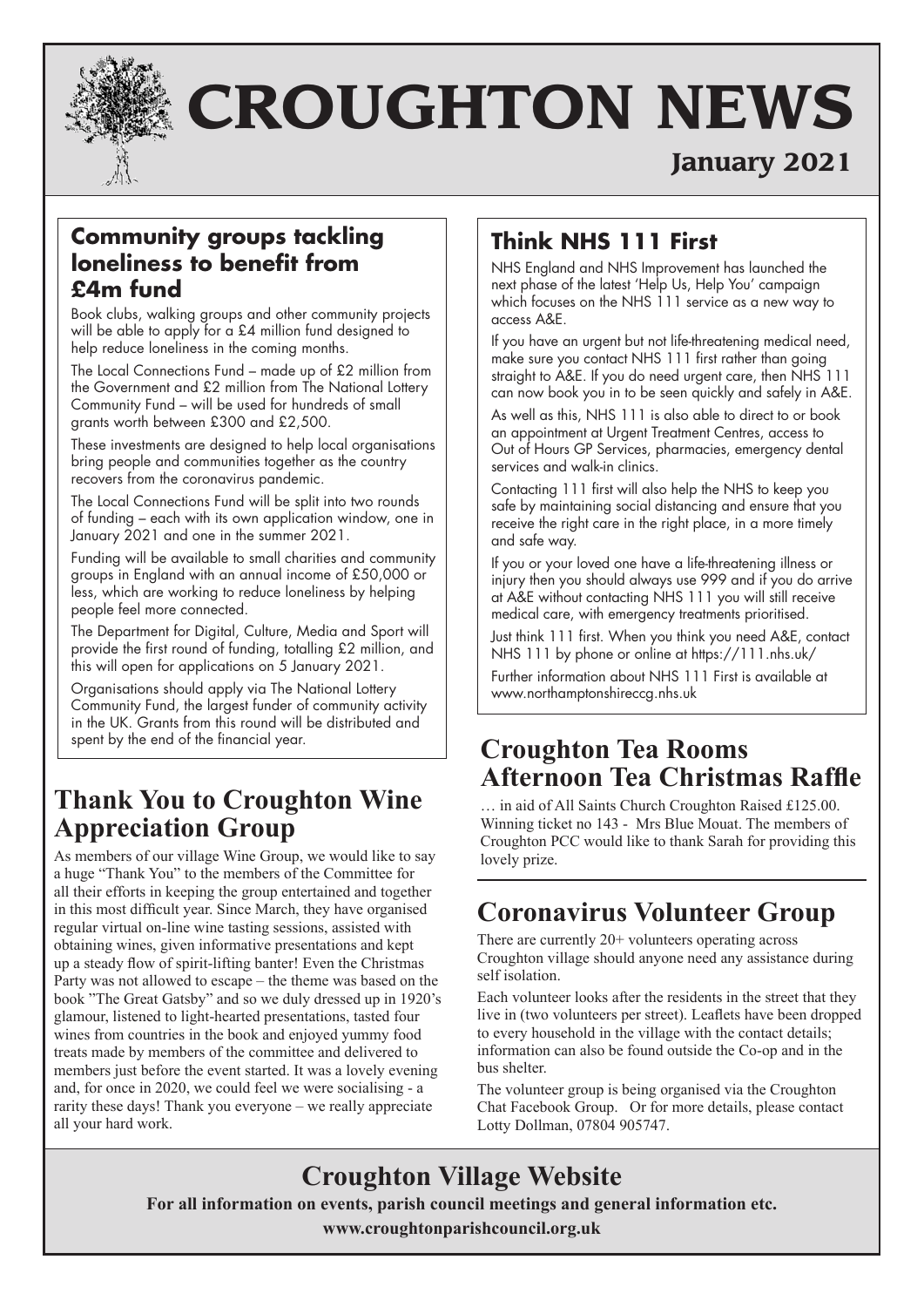## **Parish Council Meeting held on 14th December 2020**

**Renewal of High and Low Voltage Cables:** Apart from some snagging issues that needed rectifying, the works that had got underway at the end of July after a 4 months-long postponement, had been completed. Fencing and landscaping works would be undertaken in the cut linking Park End with Portway Crescent. When supplies become available, road planings are to be used to improve the surface of a small area by the sub-station to the rear of the Reading Room.

The Parish Council is grateful to Mr Dave Edwards, Engineer, Western Power Distribution for his updates throughout the project. Mr Edwards was ever willing to satisfactorily and promptly address any concerns that had been brought to his attention, whether reports of a blocked or broken pipe, churned up verge, vegetation/tree issues, muddy pedestrian surface, seat damage, or footpath reinstatement.

In spite of all the planning that had gone into the works, a weak link remains in the system due to the unsuitable siting of the sub-station in Mill Lane and existing cables. WPD is now hoping to be able to re-site the sub-station by the Spring, a project that will not commence before the various parties have been consulted and funding is in place. It will also necessitate the digging up of the footpath once again.

**Highway Matters:** Drainage at Brackley Road and Park End: The issue of surface water run-off continues to be an on-going problem and has been raised continually with the Highway Authority. After cleaning all the gullies at the end of July and having grips cut in the grass verge on Brackley Road Northants Highways has asked Thames Water to check the main line through the village. The next gully cleanse is scheduled for February.

**Speeding concerns at Blenheim:** Countdown and speed limit signs, the VAS devices and intermittent siting of the Police monitoring van are all measures to inform and encourage drivers to keep to the 30 mph speed limit. In response to

### **All Saints Church Services for January 2021**

#### **10th January Holy Communion - 9.30am**

#### **24th January Morning Prayer - 10am**

The government directives allow up to 30 people to attend any service.

Social distancing must be observed as will the wearing of face masks.

## **Footway Lighting**

The Parish Council is responsible for the 57 lights around the village. If you notice a light that is not working please report its location to the Parish Clerk.

The columns will carry a number between 1 and 57 for further ease of identification. Those lights that are bracketed to telegraph poles do not have numbers on the poles. The number is not so clearly visible but can be found on the box to which the light is attached. Faults are reported for remedial action to the Parish Council's Lighting Contractor. Thank you.

concerns over excess speeds and volume of traffic in both directions through Blenheim the Parish Council has agreed to ask Northants Highways to revisit the issue of a traffic throttle and any other traffic calming measures, such as speed cushions that might be feasible and effective for this route.

**Community Speed Watch:** We do not yet know whether the scheme will go ahead this year. Northants Police will review any plans this month.

**Budget 2021/2022:** The Council considered its budget for payments and receipts for next year. The Parish Council is not considering taking on new responsibilities but did make provision for traffic calming at Blenheim, a grant to the Community Bus Service and repairs to the Cemetery fencing. Reserves for footway lighting and maintenance of the allotment wall will continue to be increased. A draft budget of £38,208 representing an increase of approx. 8.5% over this year's budget was agreed. Final adjustments will be made at the January Meeting when the Precept will also be set.

#### **Parish Council Meetings are held every month on the second Monday. Next meetings: 11th January 2021, 8th February 2021, 8th March 2021.**

Meetings commence at 7.30 p.m.

These are currently held via Zoom, an internet platform. Please consult the Agenda published on the website for the link to join the meeting.

Those with no internet access may also join the meeting by telephone using this number: 0203 481 5240 and inputting the Meeting ID: 798 1637 8105.

This means that members of the public are able to be in remote attendance at meetings one way or another and also to participate by speaking to items that are listed on the Agenda. Agendas are published a few days in advance on the website www.croughtonparishcouncil.org.uk

## **The Ability Village Bus Service**

#### **Note, the schedule may change due to future Government Covid Guidelines**

The Ability village bus service runs to Banbury Town centre, Gateway and main supermarkets on Tuesdays and Thursdays and to Brackley (including the new Sainsbury's) on Fridays.

• You need to REGISTER with the scheme before you can use this service. You can REGISTER online here – https://abilitycic.org.uk/register

Or you can contact me for a form to post.

- You also need to PRE-BOOK your seat for a particular journey as spaces are limited. To book your seat Tel: 01327 604123
- The bus will pick up from the bus stops at Park End  $&$  The Blackbird & other pre-arranged locations in the village, at about 10am & will return at 1pm.
- Face masks or a scarf MUST be worn on the bus.
- It is FREE to travel from the bus stops if you have a valid bus pass
- If you don't have a bus pass, the single fare to Banbury is £6.70 or return fare £13.40 and the single fare to Brackley is £4.75 or return fare £9.50
- Please get in touch if you have any queries, I'm happy to help! Meryl – 16 Mill Lane, 819525/07766 495059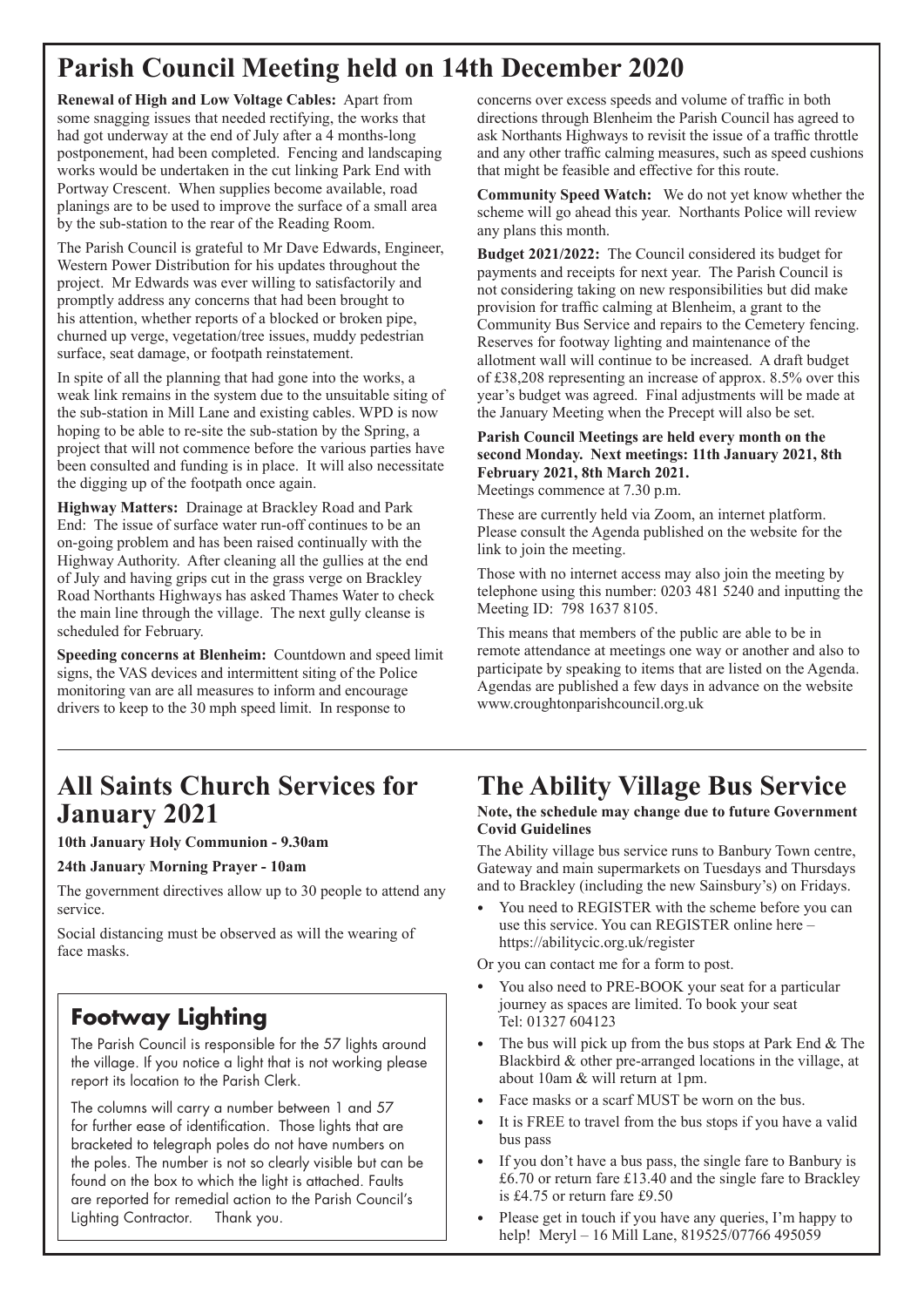#### **MERYL'S PLANT STALL In Aid Of CROUGHTON READING ROOM & BRACKLEY HOGWATCH**

Happy New Year to you all, let's hope this one is better than the last one! 2020 has been an exceptional year but sadly not always for good reasons, although for my plant stall it has been the busiest & raised the most money for Croughton Reading Room & Brackley Hogwatch in its history. A very big THANK YOU to everyone who has supported me in all different ways & also thank you to my hubby Stephen & my friend Becky for all of their help.

There is a nice selection of plants for sale on my stall. Some of the latest arrivals are Hellebores (Christmas rose), white Japanese anemone "Honorine Jobert", Mexican daisies (Erigeron), two varieties of dogwoods – "Midwinter Fire" & "Golden Variegated" as well as two viburnum Fragrans shrubs. There are lots of other plants available too – all at very reasonable prices & new plants are added regularly. If you are shielding, I am happy to deliver plants within the village. All proceeds are shared between Croughton Tea Rooms & Brackley Hogwatch.

Meryl 16 Mill Lane, 819525/07766 495059





#### **Simplified plan of footpaths and bridleways around Croughton (not to scale)***.*

To Charlto **To Evenley** 河 AF1 Voodman's AF1  $AF_{II}$ **AF** Old **Blackbird Inn** Quarr To Aynho AF9 ARA Mill Lane AF3 AF<sub>8</sub> **Croughton Base** AF1 AF16/AW15 AK<sub>2</sub>  $AF3$  $AF3$ are<br>Bridleways AF3 Roundhill Farm **To Souldern** 

#### **Pastoral Letter January 2021: Revd Sue Cooper writes**

Dear Friends, I hope that your Christmas was enjoyable, even if somewhat different from the one you had planned! But now, as we turn our thoughts to a new year; can you remember New year's eve last year . . . . none of us knew what was about to happen to the world with the pandemic, which is probably a good thing! What a year 2020 was. But hope springs eternal and we have the promising vaccines coming to the rescue. Only time will tell how this will work out, but we hope and pray for better days ahead.

Traditionally at the turn of a new year many of us are looking at ways we can change certain aspects of our lives for the better, like getting a new job, changing career, or moving house. And we might also look at what "self-improvement" methods we could try, in an attempt to change certain aspects of ourselves. However, for many people, these thoughts have already been addressed in the past year during the time and space created by lockdown and restrictions. Much of the nation has already been engaged in a process of selfexamination, and making life changes, which, for some has been liberating. For others however the past year has left them struggling to put food on the table, struggling to pay the bills and make ends meet; and for thousands of others the past year has been a process of grief, with one loss after another and has left them shell-shocked and heartbroken as they pick up the pieces of their lives. It has been said that although we are all going through the same Covid storm, we are not all sitting in the same boat. This is true.

At the beginning of this letter I said that, "this time last year none of us knew what was about to happen to the world with the pandemic"; But the thing is, God knew.

God knew that this was coming to the world and he knows how it will pass. This is very hard for us to get our heads around, and it is something which causes many people to question whether there is a God at all? and if there is a God … then what sort of God is he that would allow this terrible pandemic to wreak such disaster on the world? These are valid questions. So why doesn't God do something?? Why doesn't he act in our world??

The truth is, God has done something … and he has acted in our world. He sent Jesus! And although this truth might sound simplistic to some, trusting in Gods actions, or apparent inactions in our world, is not easy … it takes courage and faith. Jesus warned his followers that "in this world you will have many troubles but take heart! I have overcome the world." (John 16:33)

Trusting in Gods ultimate goodness towards us requires a daily step of faith, especially when we don't understand how God is working through all of this.

It is a daily step of faith to live our lives with God, and for God. I do pray that 2021 will be a happy and healthy one for us all. Happy New Year to you all.

With love Rev Sue.

Contact: Tel 01869 810903, email revsue.cooper@gmail.com

**Newsletter submissions by 28th of each month to: Georgina Lucas, 50 Portway Drive, Croughton. Tel: 01869 810923, or e-mail galucas@waitrose.com The Croughton Newsletter is published by the Parish Council.**